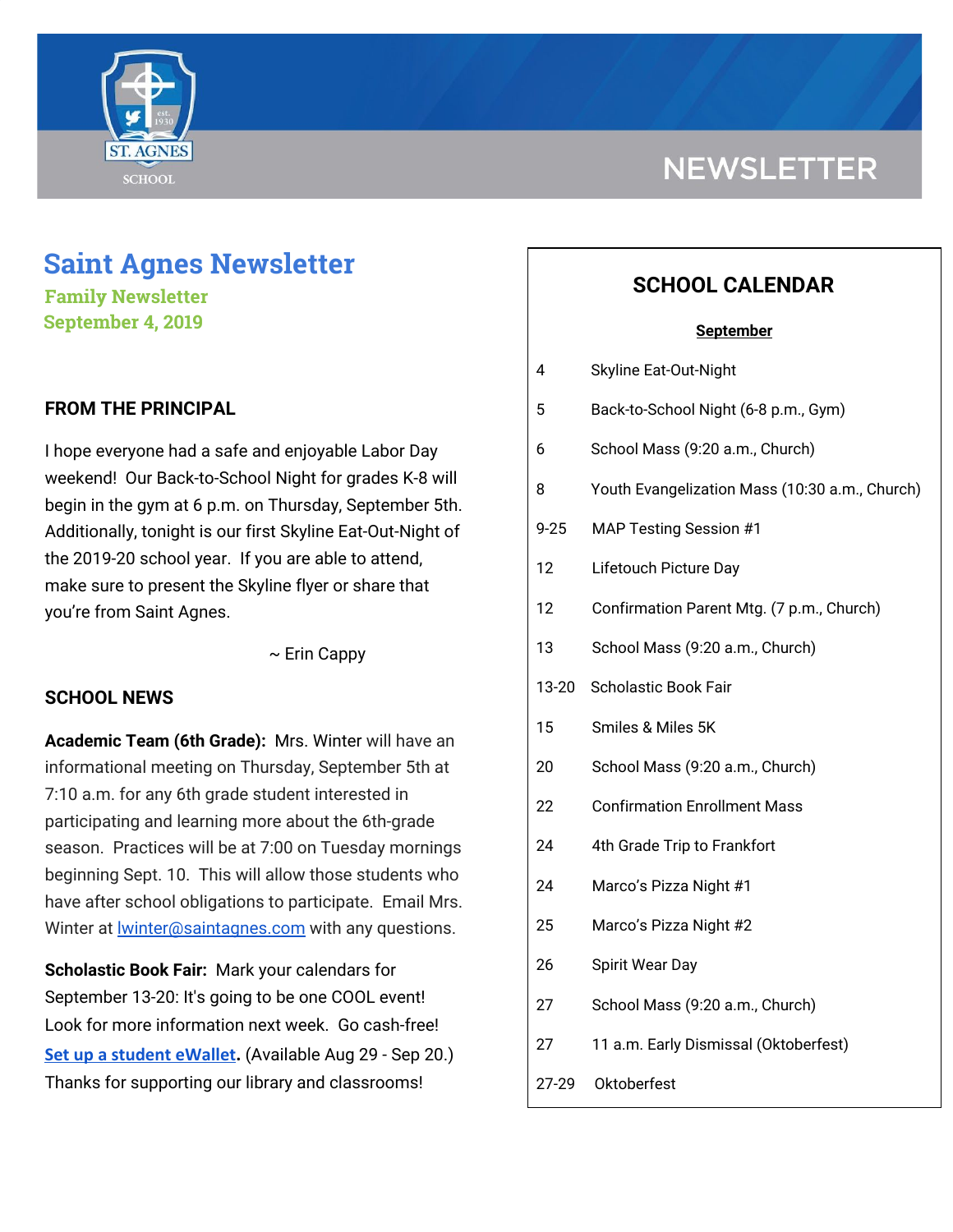#### **SCHOOL NEWS (continued)**

**Lifetouch School Pictures:** Picture day is Sept. 12th. Order forms were sent home with students yesterday. You can return the order form or order online at mylifetouch.com using picture day ID: EVT83GBBT. If you need an additional order form, contact the school office. Students may be out of uniform on picture day - please have your child wear appropriate clothing that aligns with our out of uniform policy in the student handbook.

**Spiritwear:** Don't miss out on the first of three on-line spirit wear sales. Use this link to place your order: <https://stagnesbacktoschool1920.itemorder.com/> The ordering site will be open from now through Sept 15th. All orders will be sent to school and home with student indicated on the checkout/payment option. Please note that tanks and fleece PJ pants cannot be worn on school spirit wear days. Also, spirit wear items sold at the Meet the Teacher night are still available. The performance short sleeve shirts (available in royal blue and hot pink) are \$15 or 2/\$25, stainless steel water bottles (\$10) and fleece beanie hats (\$10) in stock. Contact Stephanie Lonnemann kenning.stephanie@gmail.com or via SA FB page for these items and they'll be sent via kidmail. Thanks!

**Parent/Student Directory -** This is just a friendly reminder to parents that the parent/student directory can be found on Sycamore. If you need to contact other parents or send invitations, this is the place to look. If you need help with your log-in, contact Mindy in the office: [msucher@saintagnes.com](mailto:msucher@saintagnes.com)

**Volunteer opportunities**: We have lots of opportunities for parents to help out, including APPLE program volunteers, lunch volunteers, playground volunteers, and lunch 'n learn food signups. Here is the link to sign up <https://signup.com/go/GpYmNi>

#### **PTO NEWS**

**Skyline Night:** Our first eat-out-night at Skyline Chili is tonight, September 4th. Just be sure to show them the flyer or tell them you are from St. Agnes, and St. Agnes will get a percentage of the sales.

#### **BOOSTERS NEWS**

**Basketball Registration for 2019-2020 Season:** Basketball Registration is now open through 11:59 p.m. on Sunday, September 15. Saint Agnes offers basketball for students currently enrolled at St. Agnes in grades (2-8). We will also host a 6 to 7 week instructional basketball session for boys and girls in K-2 (This is held on Sunday afternoons starting in late October or early November). Registration for both programs is now open at the Boosters website: <https://tshq.bluesombrero.com/saintagnesboosters> (Click on "Registration Info"). For any additional questions about the basketball programs, contact Rob Lynch at robert@lynch.net (link sends e-mail) for boys, contact Ken Schneider at kwschneider@gaig.com (link sends e-mail) for girls, and contact Chris Lantz at lantzcm@gmail.com (link sends e-mail) for K-2 Instructional Basketball.

#### **Mission Statement of Saint Agnes School**

Saint Agnes School exists to provide excellence in Catholic education while inspiring and empowering our students to live the Gospel message of Jesus Christ. As compassionate and faithful Christians, we continue to pursue our spiritual journey, achieve our highest academic potential, and be stewards of the Catholic faith to others.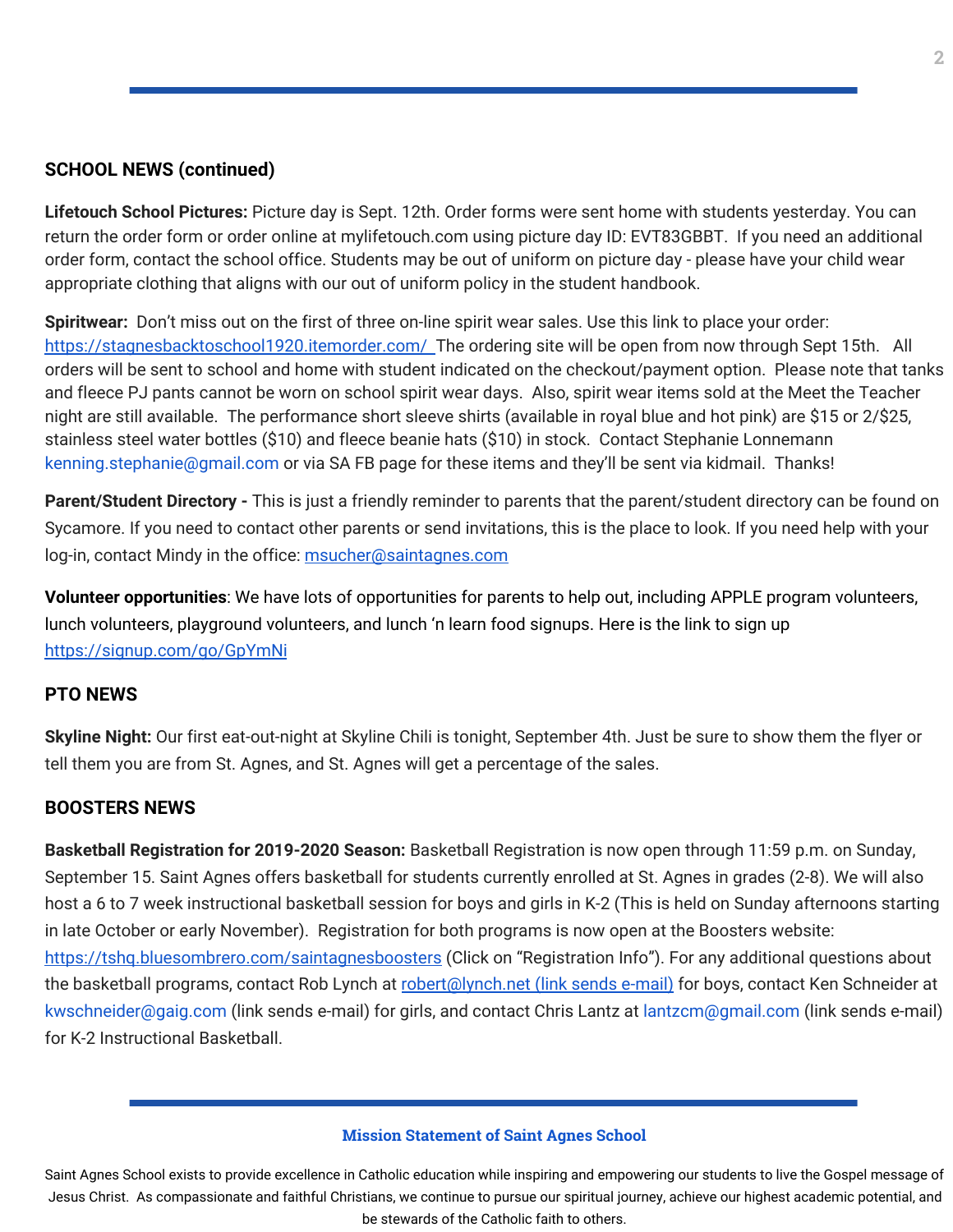**2019 Smiles & Miles 5K**: The 2019 "Smiles & Miles 5K Honoring Maria Schaffstein", hosted by Saint Agnes, will be held on Sunday, September 15<sup>th</sup>, 2019. The event will begin at 4:00 p.m. and is open to individuals of all ages and fitness levels. Our annual Katie Stewart Memorial Frog Hop will take place after the race and will be available to all children ages 6 and under. This special event is lots of fun for the little ones and has been very well received since it began in 2016! For those who would like to "stay behind" during the race or enjoy some friendly community time after the race, we will have food vendors and assorted drinks will also be available! Online registration information for the 5K can be found at [www.runningtime.net](http://www.runningtime.net/)

## **PARISH NEWS**

**Oktoberfest:** Our annual Saint Agnes Oktoberfest is almost here!! (September 27 -29, 2019) As you know, we need a lot of help for this to be a success! If each school family volunteers for at least one shift, our festival is on the right track for success. Remember, your volunteer hours from Oktoberfest qualify for the school service requirements, and the proceeds from Oktoberfest come right back to our school. Please provide your full name and email address when signing up at this link: <http://bit.ly/saintagnesoktoberfest2019> Please feel free to contact Lisa Mosley (859) 468.7465 lisaannmosley@hotmail.com if you have any questions about volunteering!

Oktoberfest Student Volunteers Needed: Student volunteer shifts are also available for sign-ups. Students in grades 6 and above can volunteer for the children's booths. Sign-ups can be found: [http://bit.ly/saintagnesoktoberfestjunior2019.](http://bit.ly/saintagnesoktoberfestjunior2019) (Please note an adult Supervisor is also needed for the Kids games.)

Thank you so much for your support to make this the best Oktoberfest!

### **COMMUNITY NEWS**

**Attention Future Pandas**: The NDA Soccer team invites all grade school girls to come and see them play tonight , Wednesday, September 4th. Cheer on the Soccer Pandas as they take on Ryle beginning with Junior Varsity at 5:00 p.m. and Varsity at 6:30 p.m. It will be an evening of food, fun and prizes. Don't forget to wear your grade school spirit wear for free admission to the games!

**Saturday Art Classes at The Carnegie**: Looking for hands-on arts programming for students ages 7 to 12? Check out The Carnegie's ARTSTOP classes beginning on September 21. This fall, students can register for 2 different, six week, visual arts programs – Wizard's Chest, running Saturdays from 9 to 10:30am and Wearable Art, running Saturdays from 10:45 to 12:15pm. For more information or to register online, check out The Carnegie's Education page at http://www.thecarnegie.com/afterschool.php

#### **Mission Statement of Saint Agnes School**

Saint Agnes School exists to provide excellence in Catholic education while inspiring and empowering our students to live the Gospel message of Jesus Christ. As compassionate and faithful Christians, we continue to pursue our spiritual journey, achieve our highest academic potential, and be stewards of the Catholic faith to others.